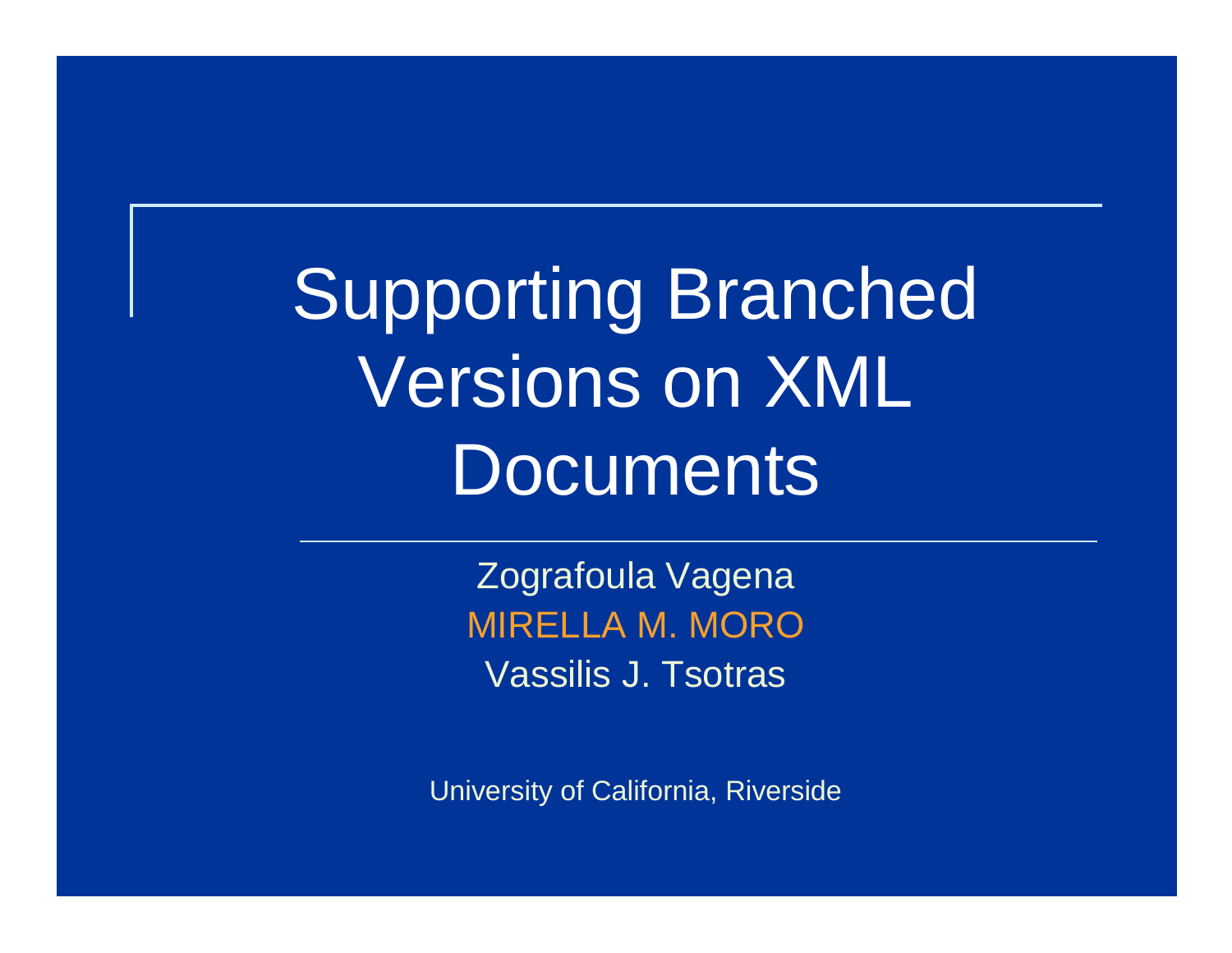# **Outline**

■ Motivation

- ■ Current approaches
- ■ Our proposal
	- Data structures
	- $\blacksquare$ **Optimizations**
	- **-** Version Range PathStack
- $\blacksquare$  Experimental evaluation ■ Conclusions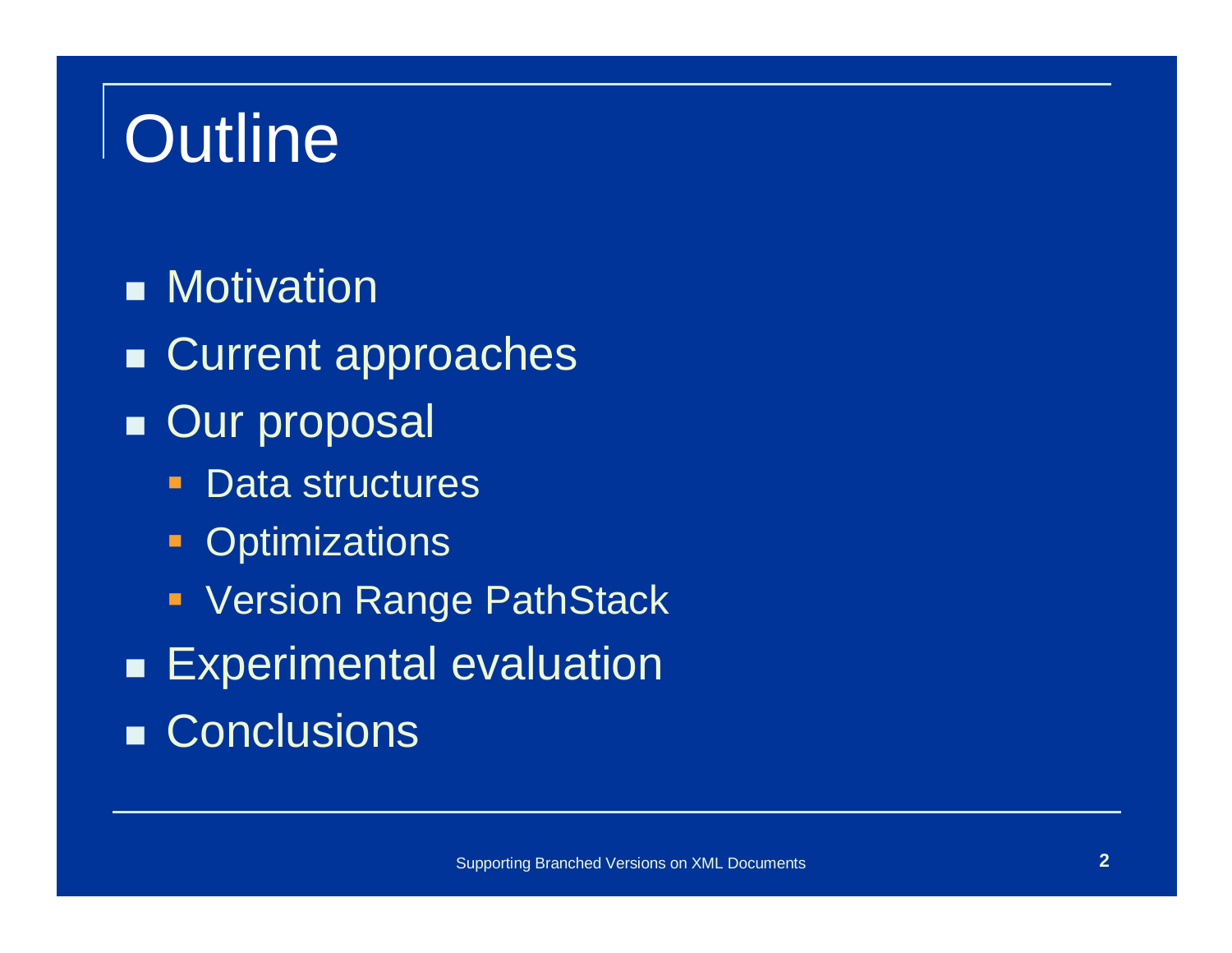### **Motivation**

■ Example: Business negotiation process ■ Sequence of messages between parts to agree on a business contract

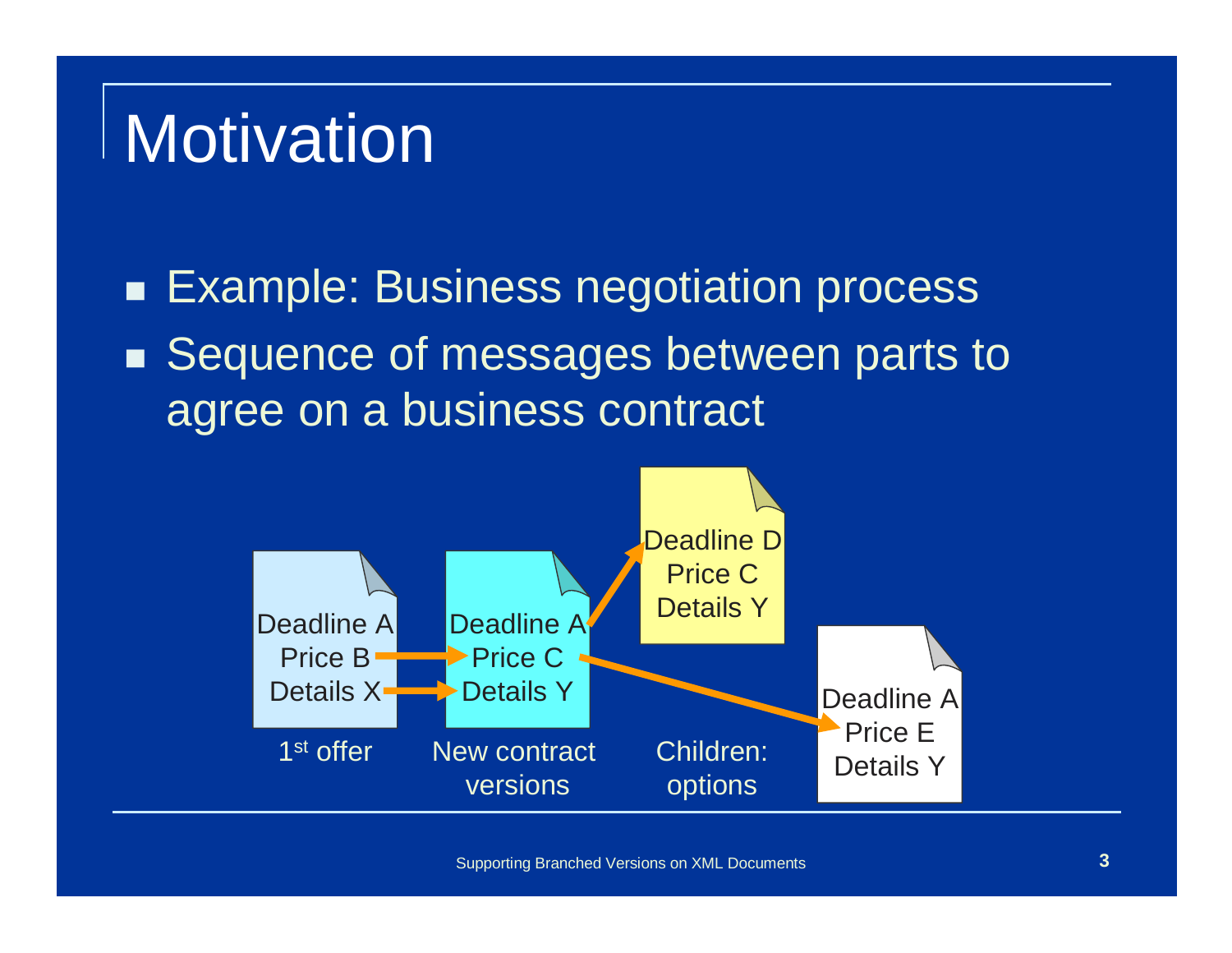### **Motivation**

- ■ XML: standard for authoring, storing, exchanging and presenting electronic documents
- Document management: storing and querying current and past state of documents = versions
- **Need to identify and return parts of document** version(s) as a response to a user query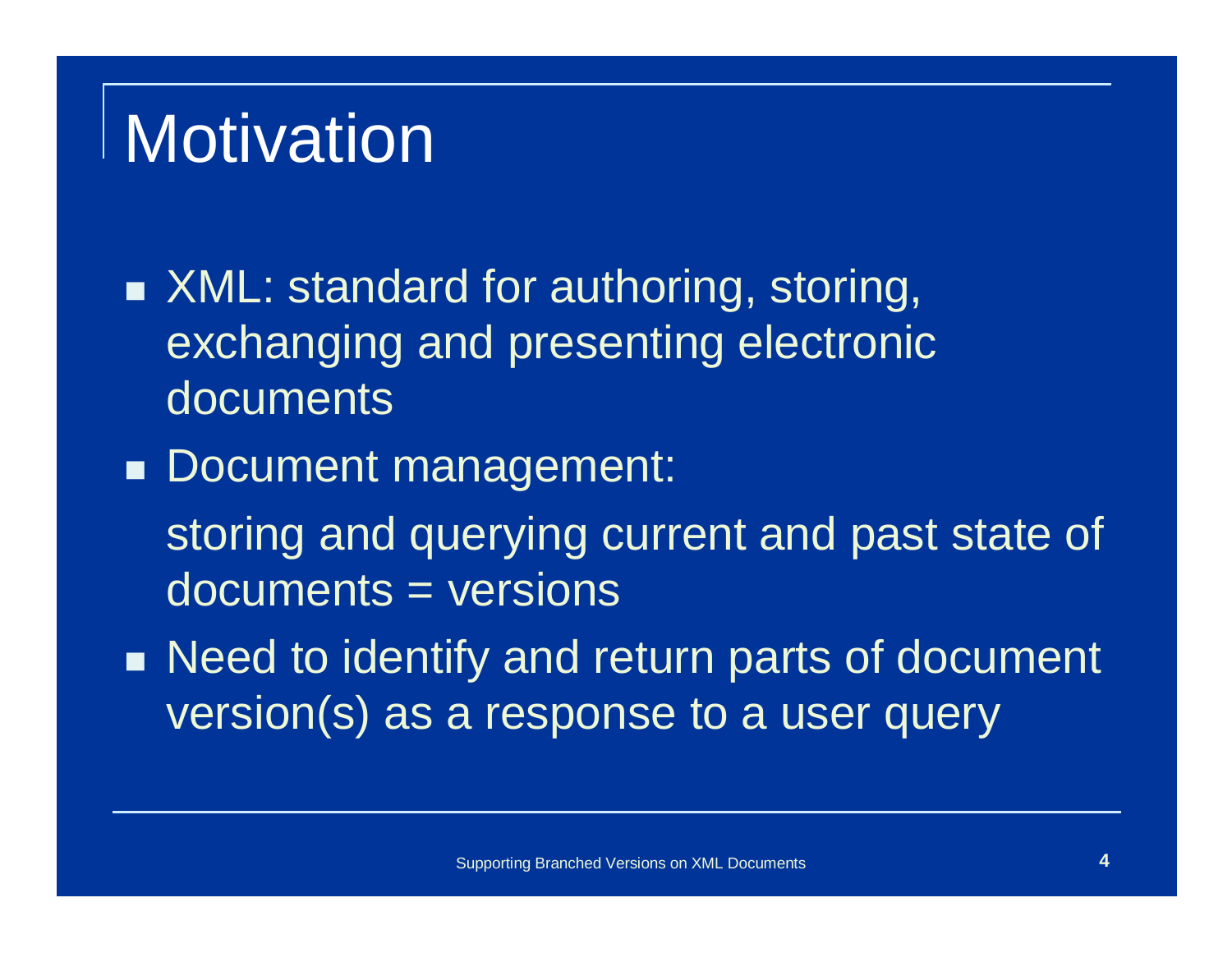### Current Approaches

#### п **Problem**

- -**Holistically answer path queries over (multiple)** branched versions of an XML archive
- -Consider range of versions

#### $\blacksquare$ **Current approaches**

**Snapshot approach** 



- $\blacksquare$ Fast query performance
- × High storage space

- Log approach



- п Minimal space requirement
- $\blacksquare$ Slow query performance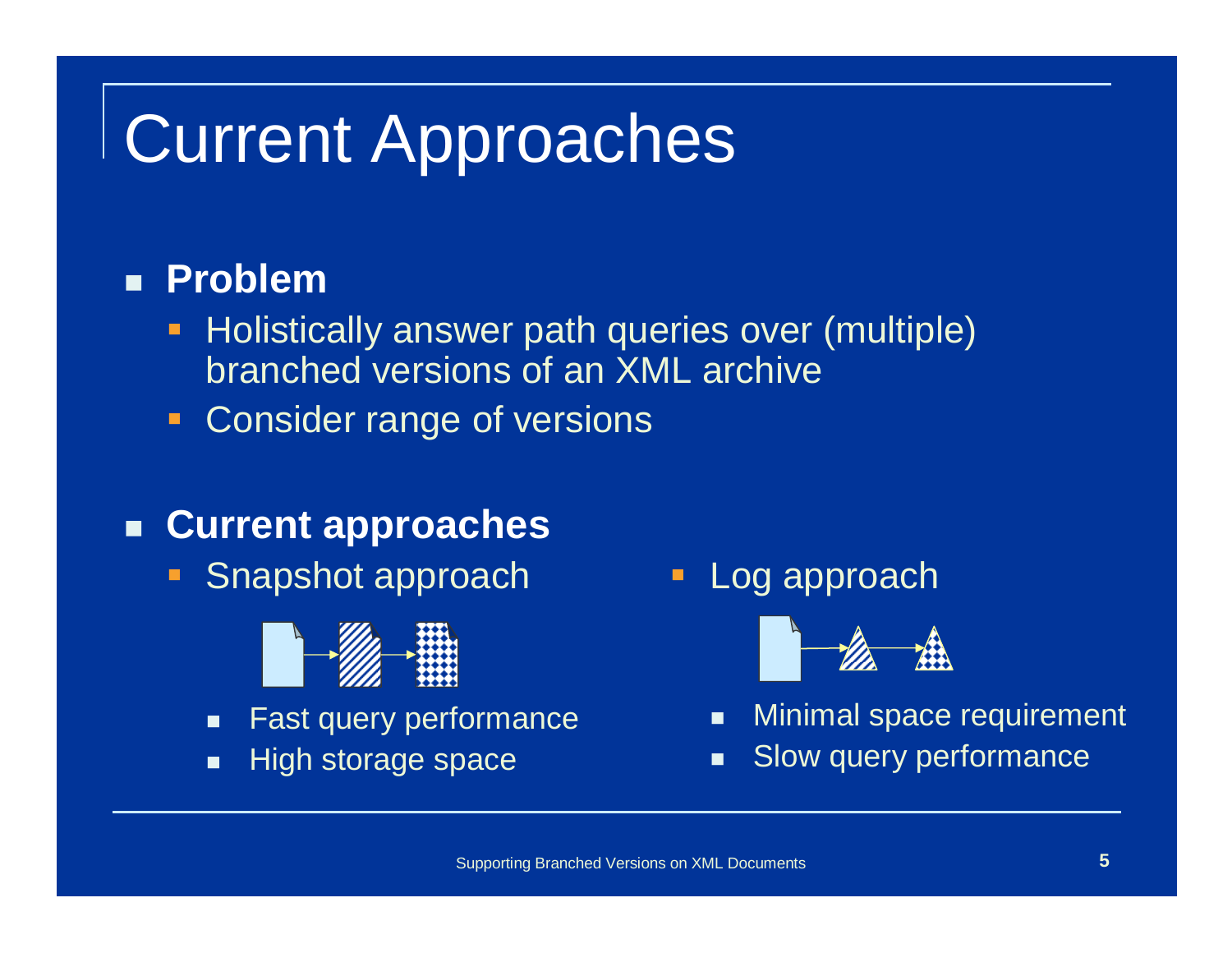### Current Approaches



- Evaluation of general path expressions has been proposed only for the static, non-versioned case and, more recently, in the linear versioning case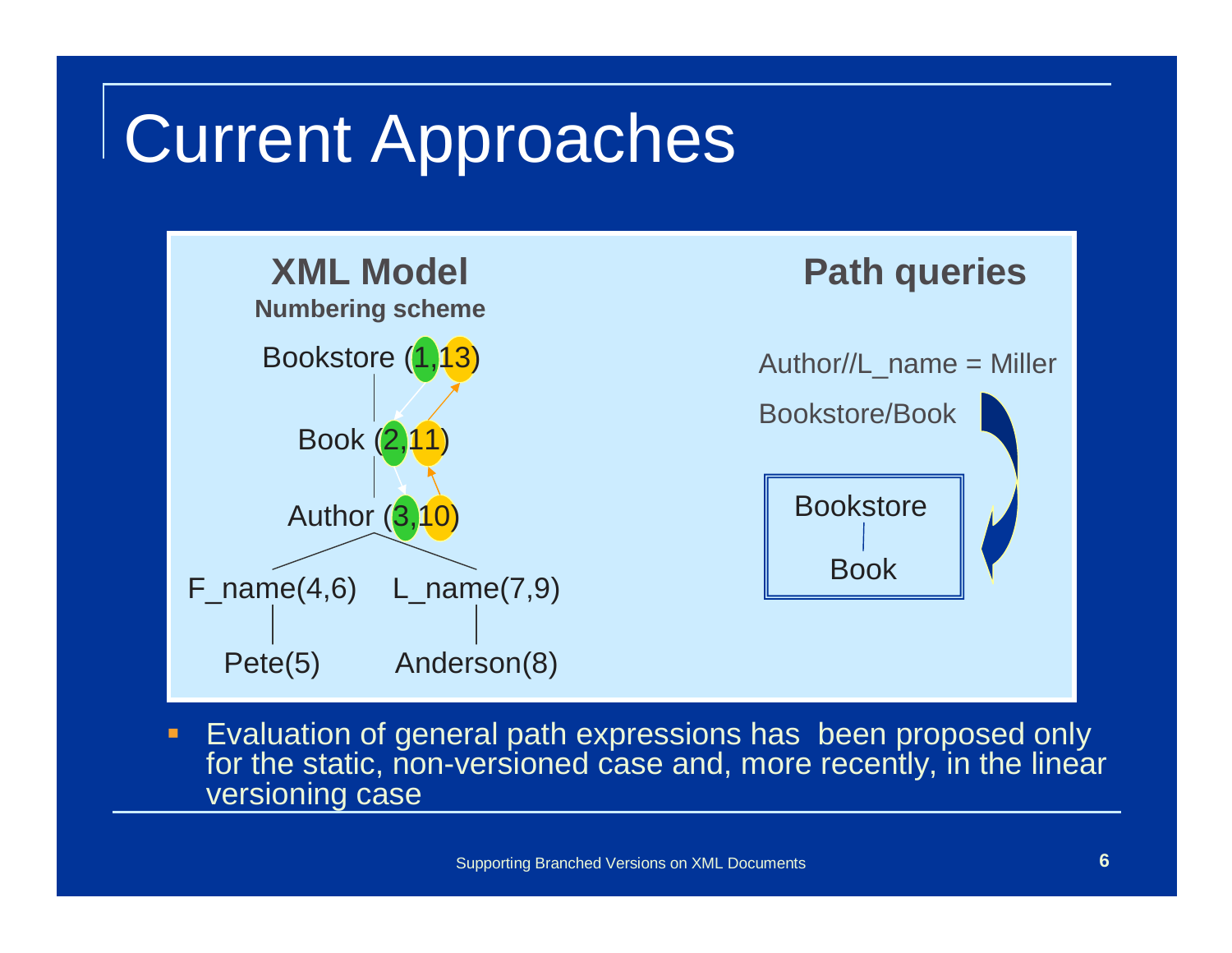# Our Proposal

■ Storage technique for versioned archive with small replication:

#### Version Tree + BT-ElementList

■ *Version Range Pathstack* for path expression over multiple versions

- **-** Versions in the same path
- **-** Versions that share same parent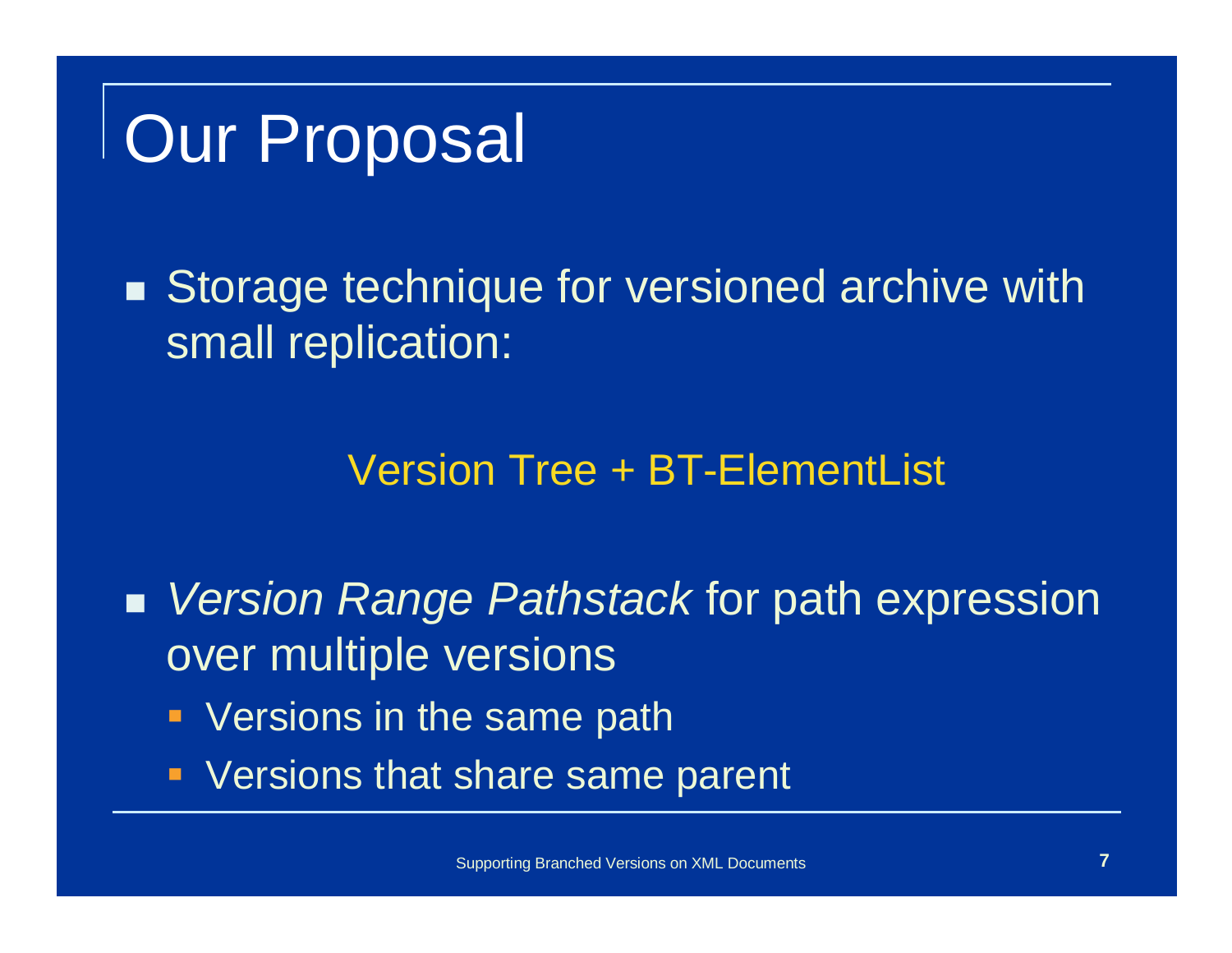### 1. DATA STRUCTURES

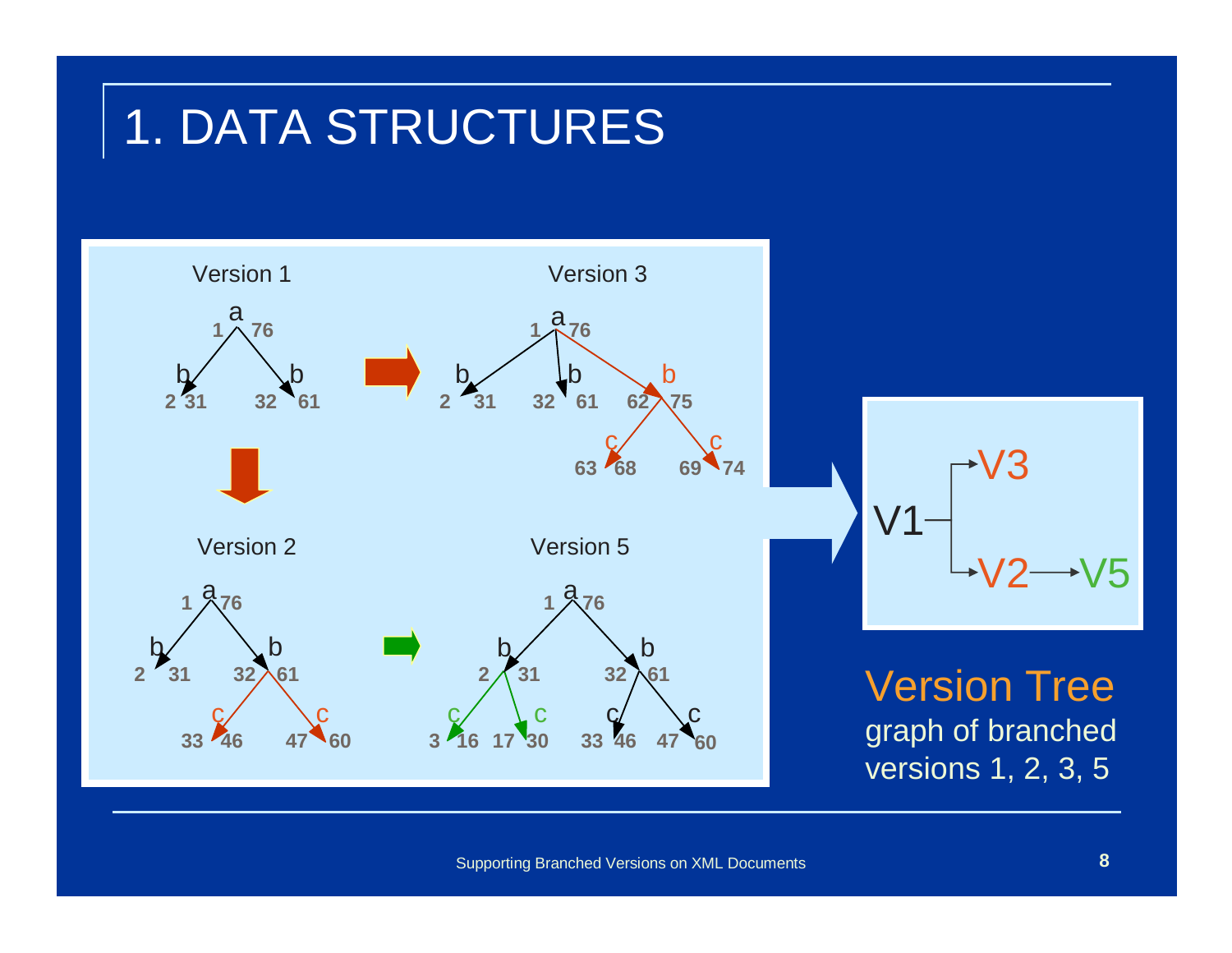### 1. DATA STRUCTURES

#### ■ Data records: document nodes

LEFTpos|RIGHTpos|VersID

■ When node is deleted

- Tombstone record

LEFTpos |VersID FLAG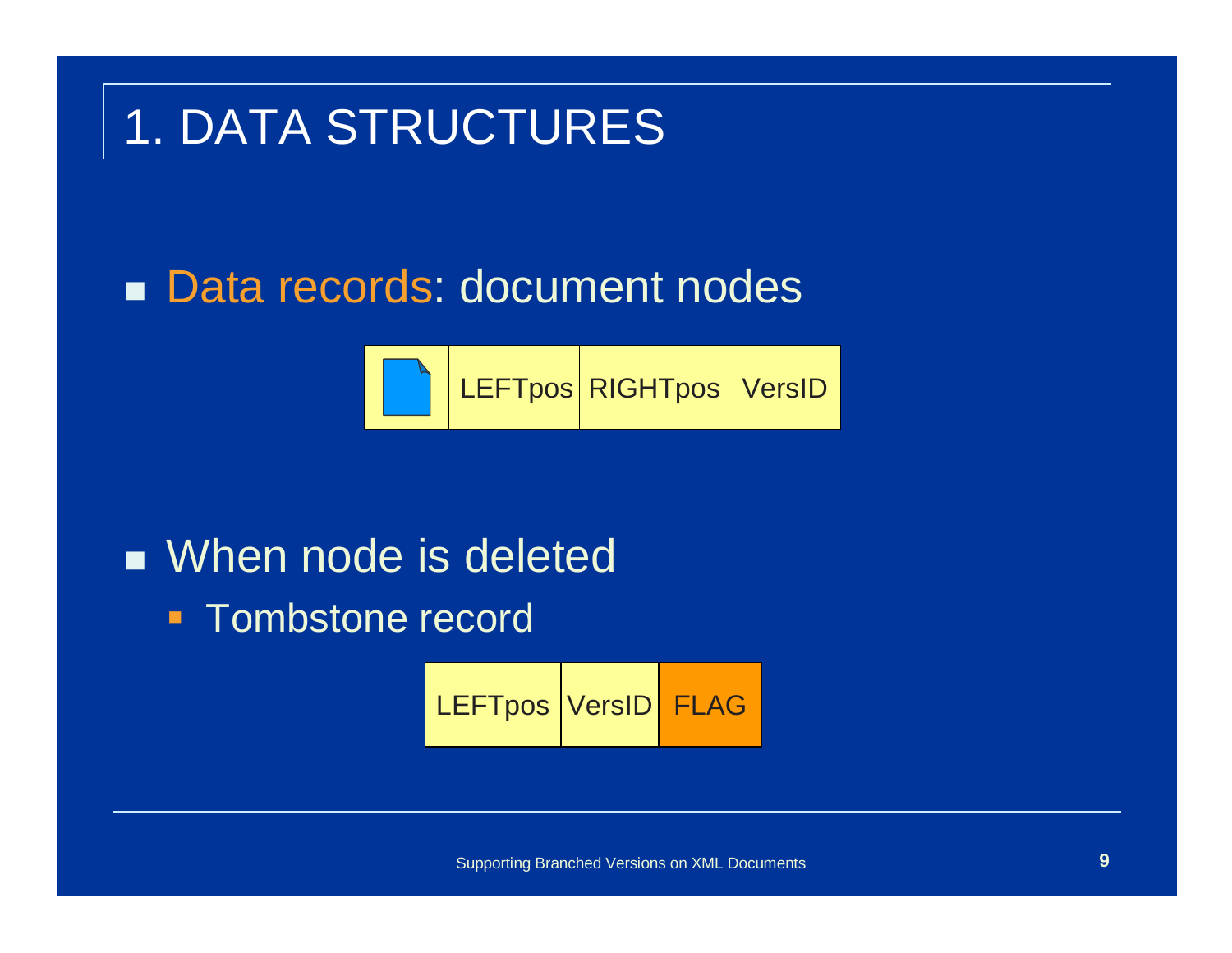#### 1. DATA STRUCTURES

- п BT-ElementList: document nodes organized in element **lists**
- $\blacksquare$  Input = element lists, one for each distinct type, sorted by leftPos number
- п Branch-Version each list
- п To reconstruct a particular document version: merge scan over the element lists as of that version

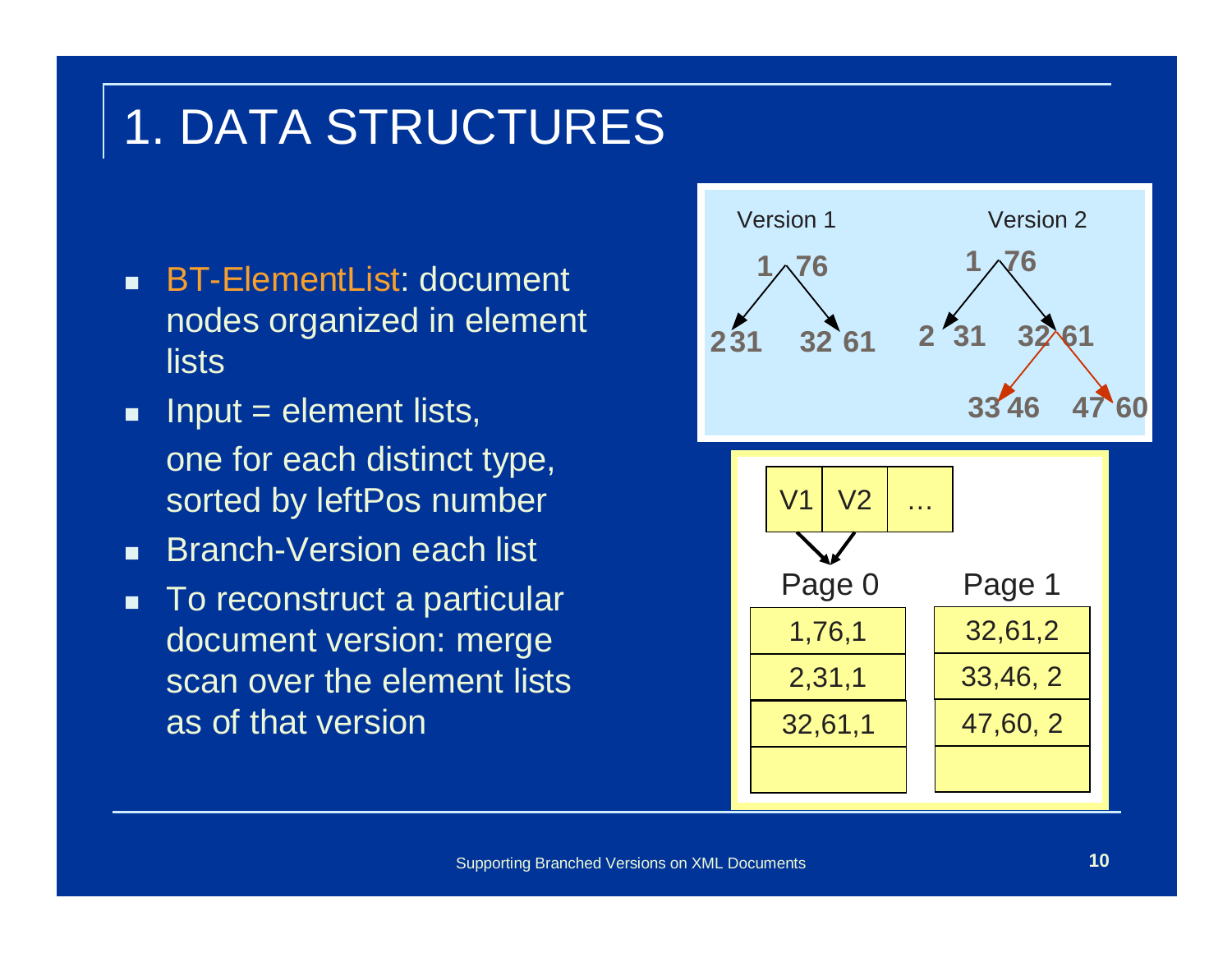#### 2. OPTIMIZATIONS

Store in the same page as many versions from the same path as possible■ Using the version tree, allow less replication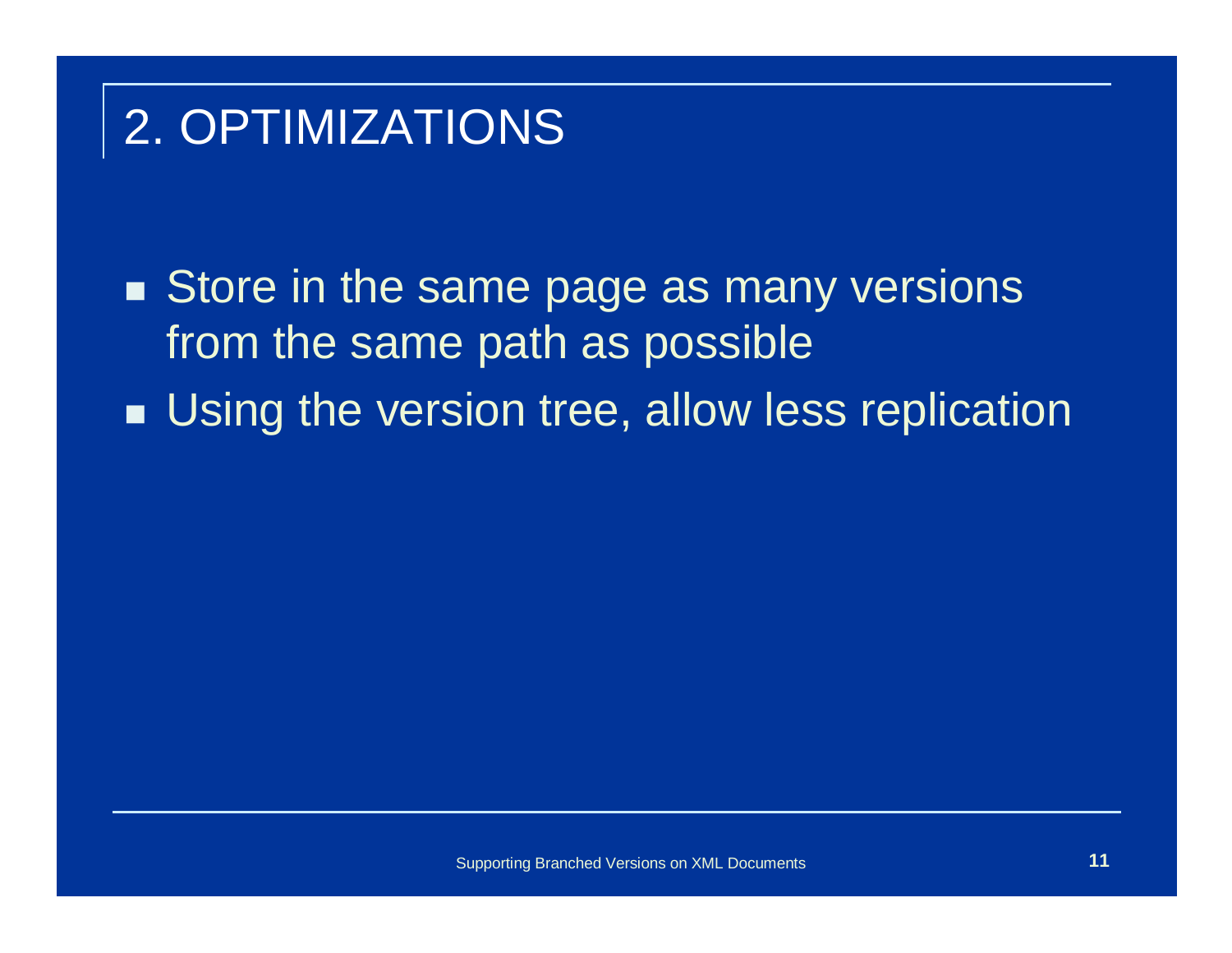### 2. OPTIMIZATIONS

New version split

|      |       |                                    | Page 0 Page 1 Page 2 Page 3 Page 4 Page 5 Page 6 |           |      |        |
|------|-------|------------------------------------|--------------------------------------------------|-----------|------|--------|
|      | 1, 2, | $\parallel$ 32,2, $\parallel$ 1,3, |                                                  | $\ 3,3, $ | 1,4, | 32,4,  |
| 2,1, | 2,2,  | 33,2,                              | 2,3,                                             | 17,3,     | 2,4, | 62, 4, |
| 32,1 |       | 47,2,                              |                                                  | 32,3      |      | 63,4,  |
|      |       |                                    |                                                  |           |      |        |

п **Reduces** replication between ancestordescendant versions in the version-tree

| Page 0 | Page 1          | Page 2 | Page 3 |  |
|--------|-----------------|--------|--------|--|
| 1,1,   | 32, 2,          | 3, 3,  | 32, 4, |  |
| 2,1,   | 33, 2,          | 17, 3, | 62, 4, |  |
| 32,1,  | $47, 2, \ldots$ | 32, 3, | 63, 4, |  |
|        |                 |        | 69, 4, |  |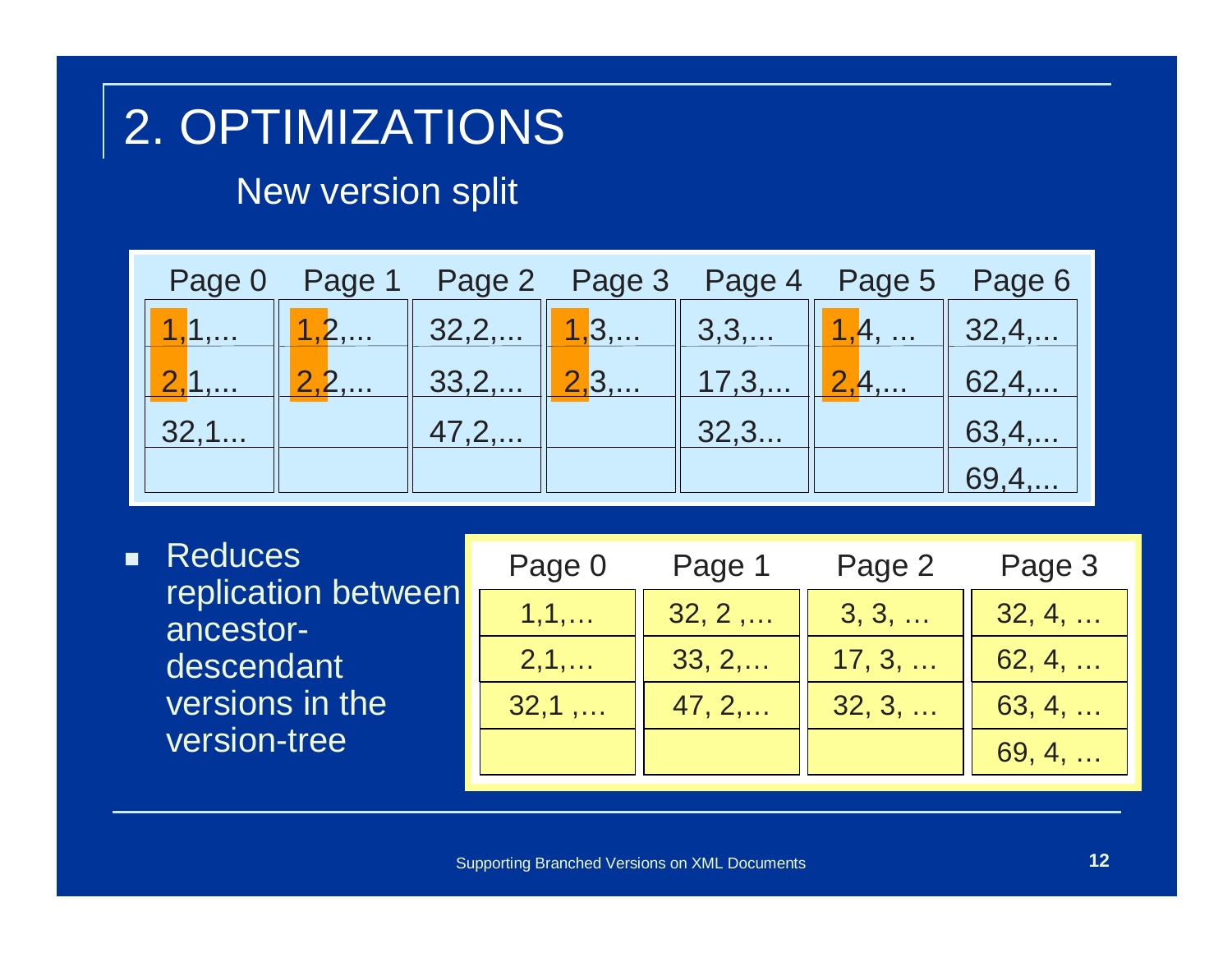### ORIGINAL PATHSTACK

#### ■ PathStack: an optimal, holistic approach

- - Input = element lists,
	- a ka one for each distinct type, sorted by leftPos number
- - Scan input data in document order only once,
	- × merge-join fashion
- - In-memory stacks: keep total and partial query answers
	- × discard elements when they are no longer needed
- - It would require a stored snapshot of each version, prohibitively large space
- -It does not deal with branched versions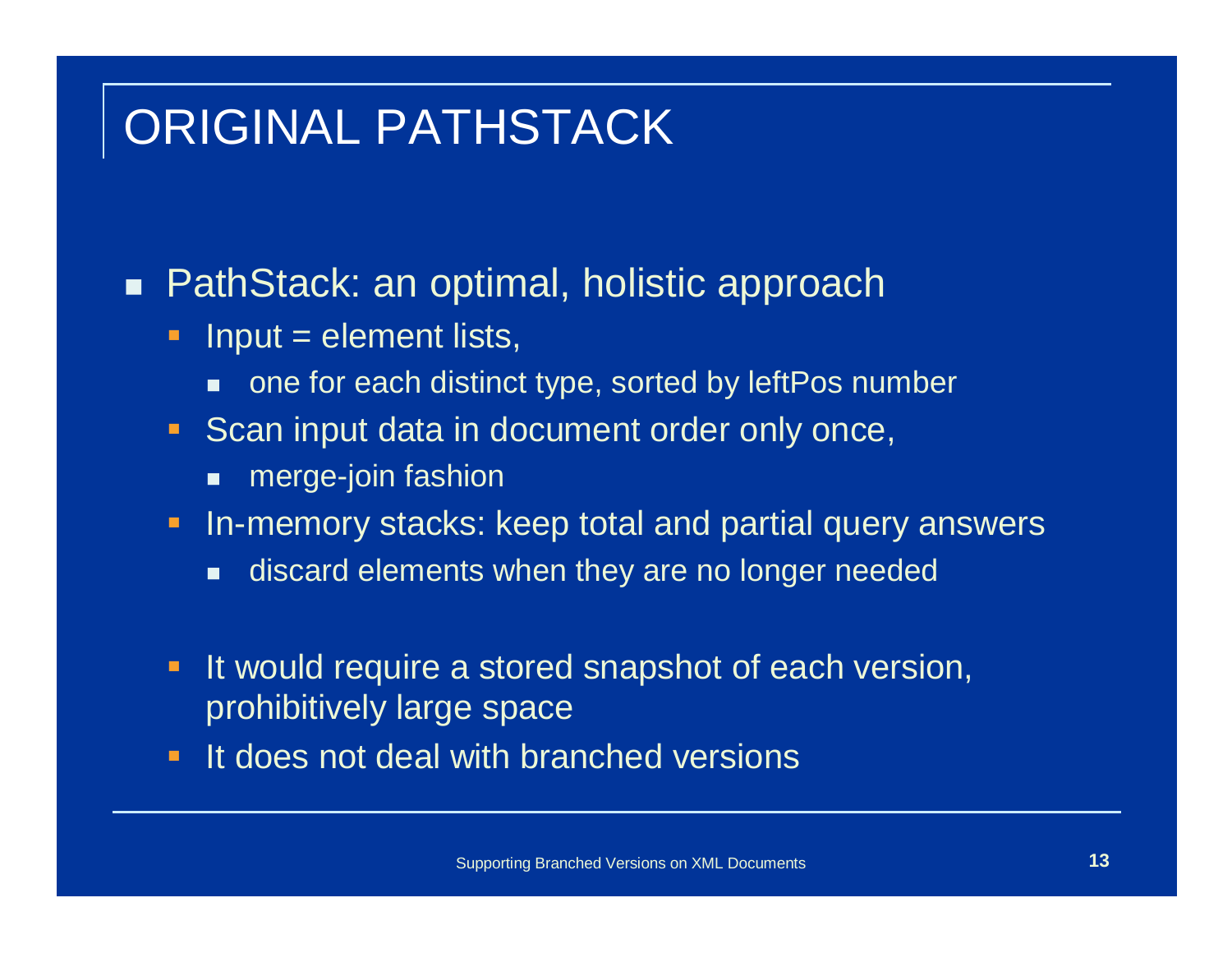#### ORIGINAL PATHSTACK

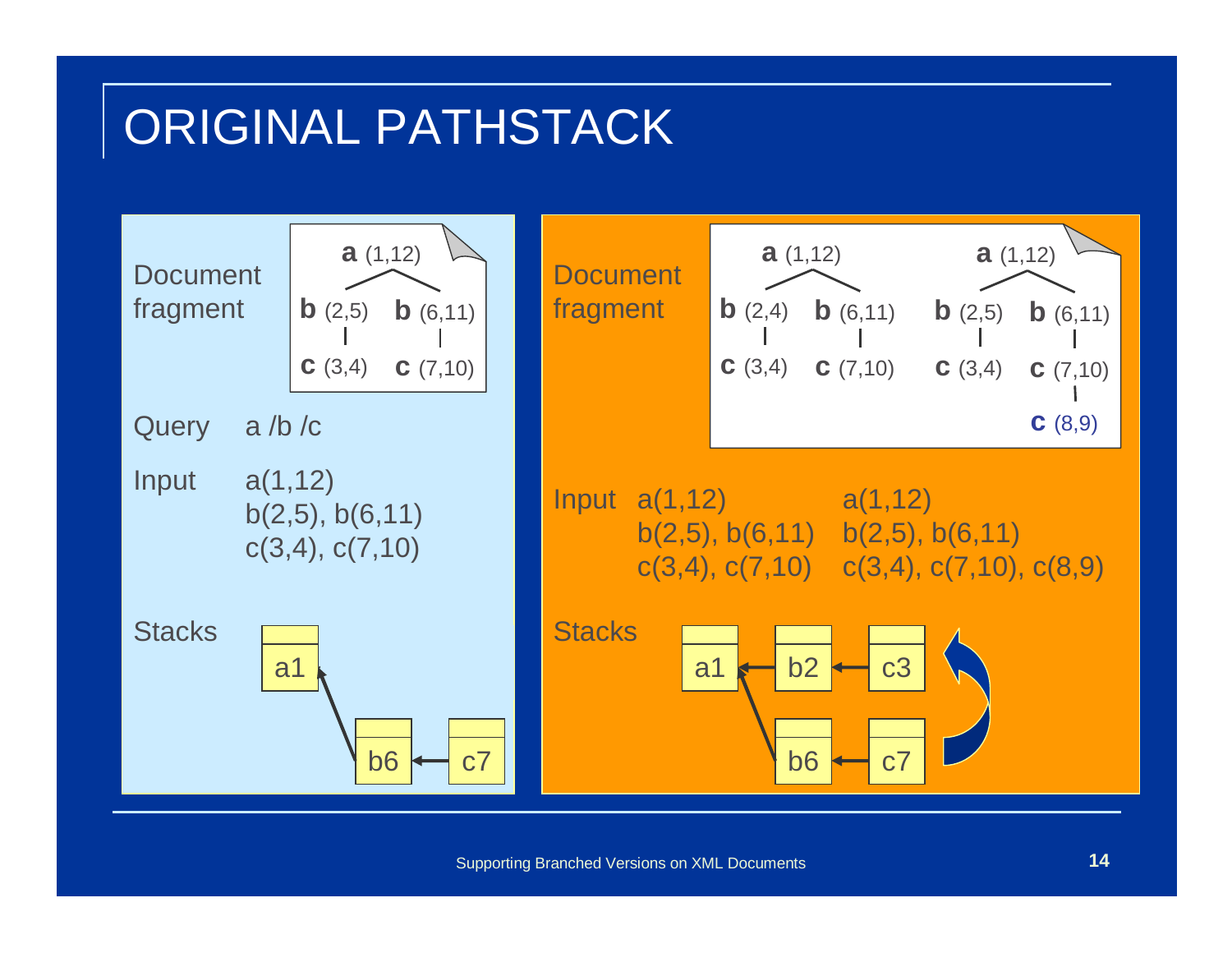#### 3. VERSION RANGE PATHSTACK

- **Input = path expression + version ids to be queried** + BT-element list
	- -Each record may belong to more than 1 version
	- -PathStack: but input BT-element list
- Use method multiple\_versions\_getMinSource() to identify the next element in document over the union of versions in the query
- п One single scan on the input data
	- **Results for the union of the query versions** -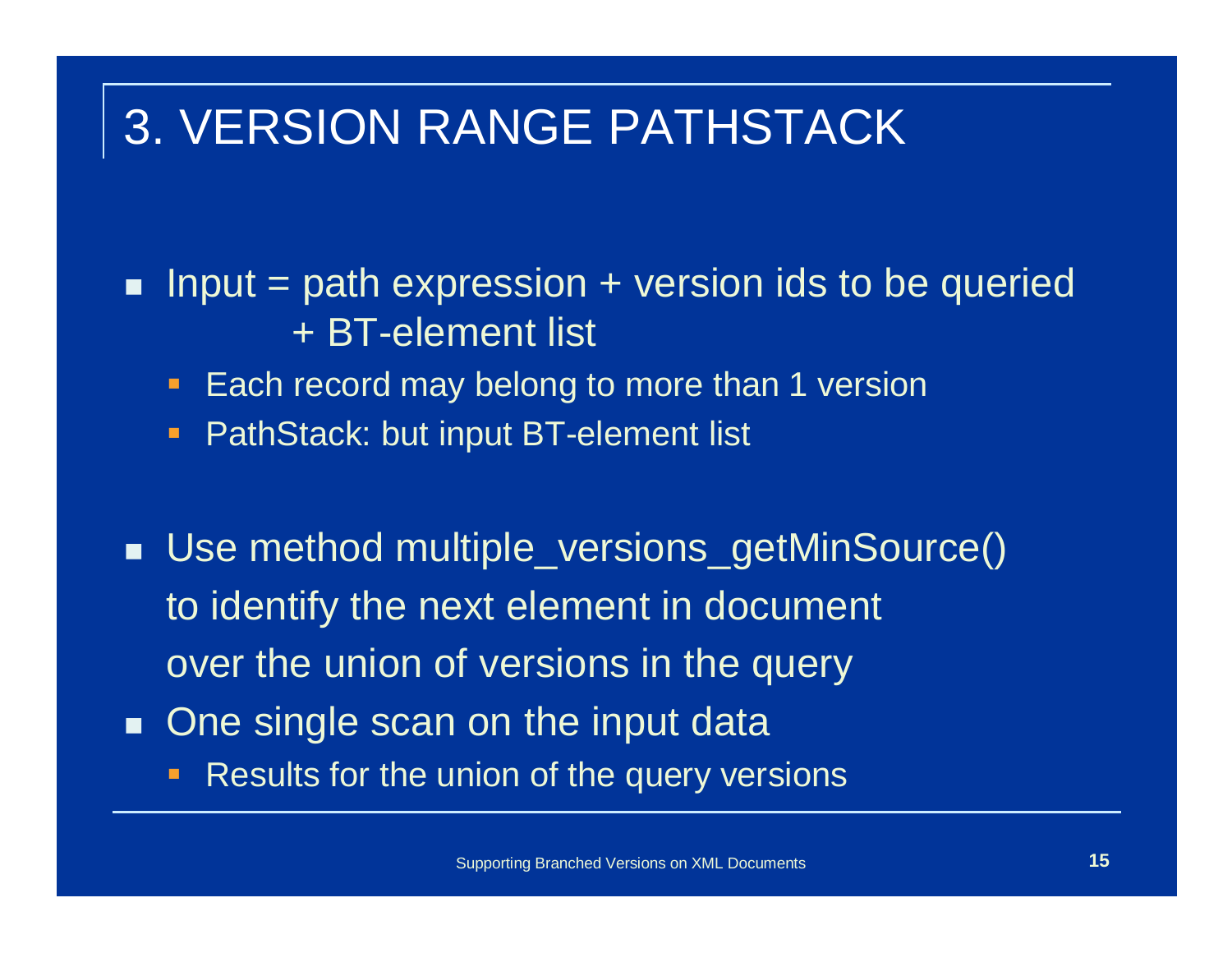#### 3. VERSION RANGE PATHSTACK



Supporting Branched Versions on XML Documents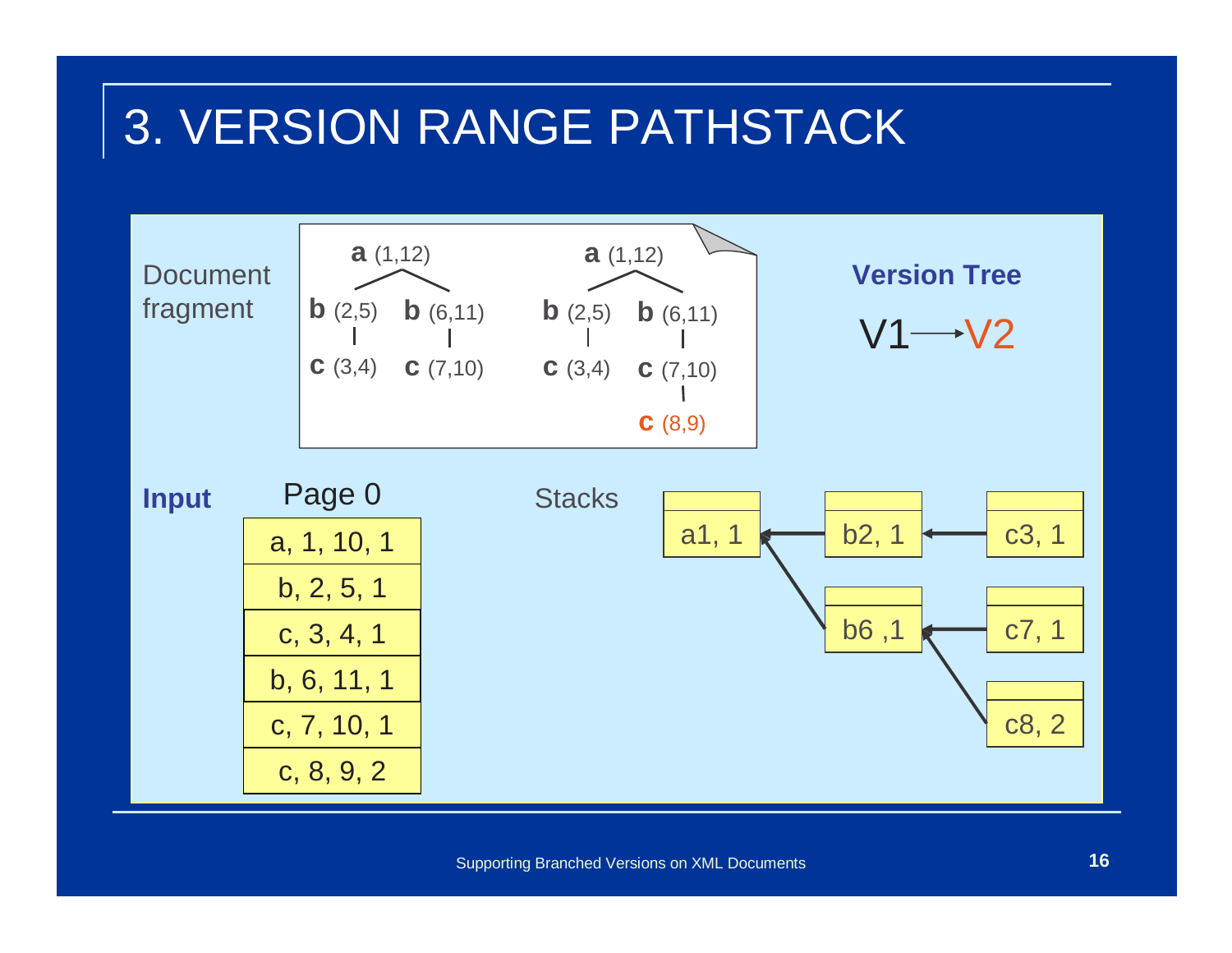### Experiments Evaluation

Storage requirements for BT\_Element List list compared to the log and snapshot approaches

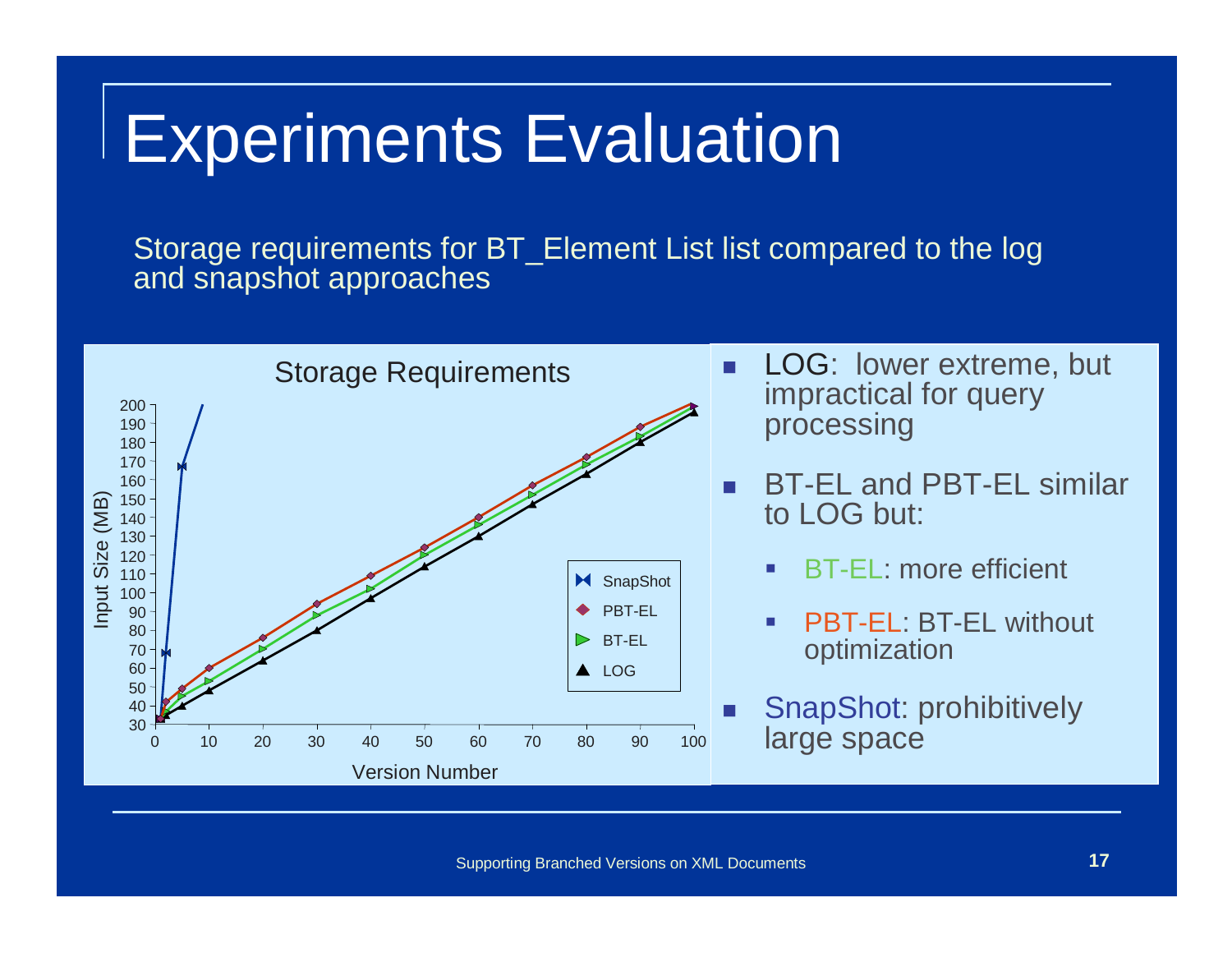### Experiments Evaluation

Scalability of Join Performance: VRP performance when varying number of versions in the document



- $\blacksquare$  Original snapshot PathStack: run each of the 3 versions one at a time
- **NRP:** lowest performance, independent from the document size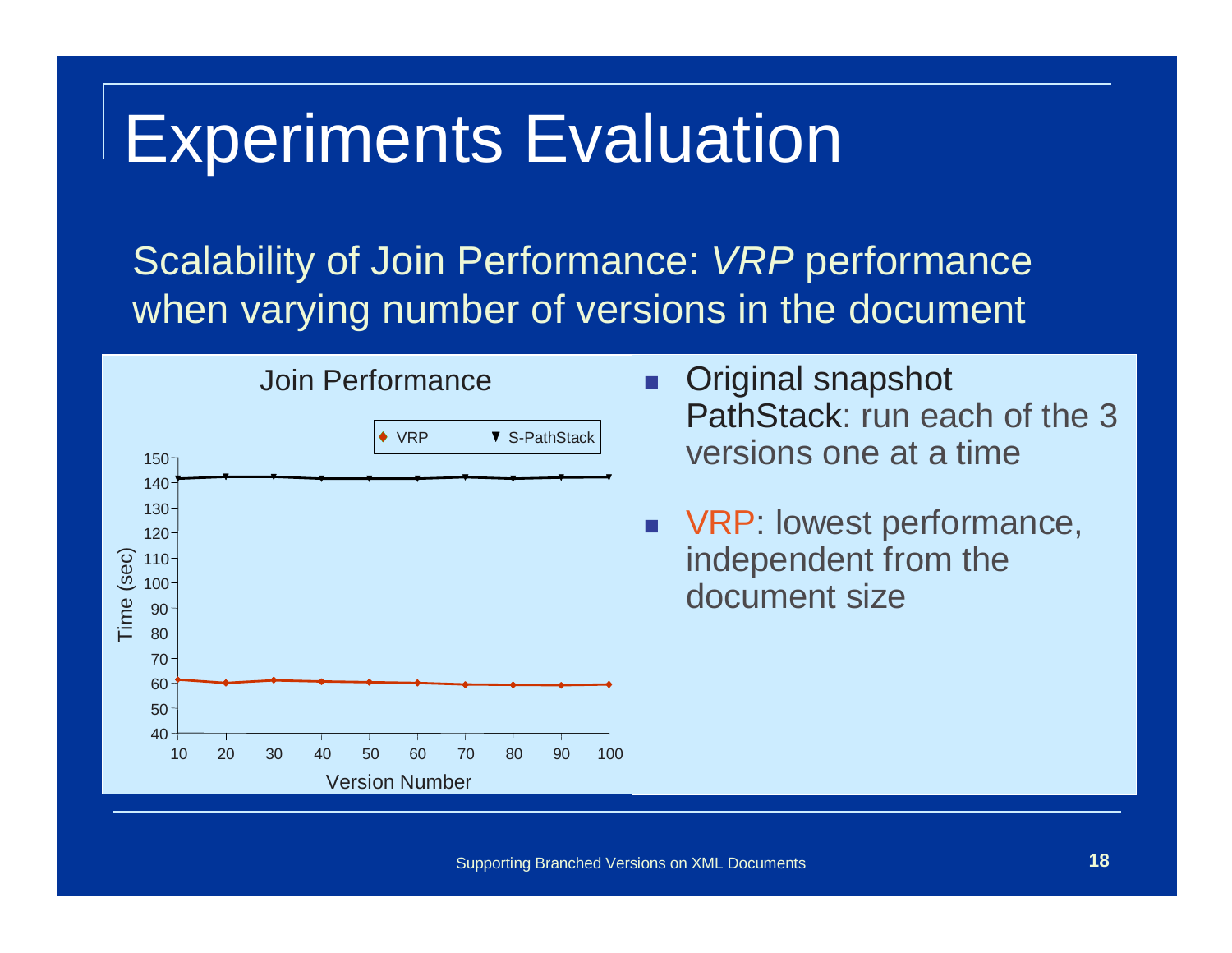### **Conclusions**

- **Context:** Collaborative applications ⇒ Branch<br>Marsions of XML documents versions of XML documents
- Problem: Answer path queries over branched versions of an XML archive + queries over many versions at a time

#### ■ Solution:

- - Storage technique for versioned archive with small replication
- **-** VRP algorithm for path expression over multiple versions
- $\blacksquare$ **Experiments: Efficient and scalable performance**